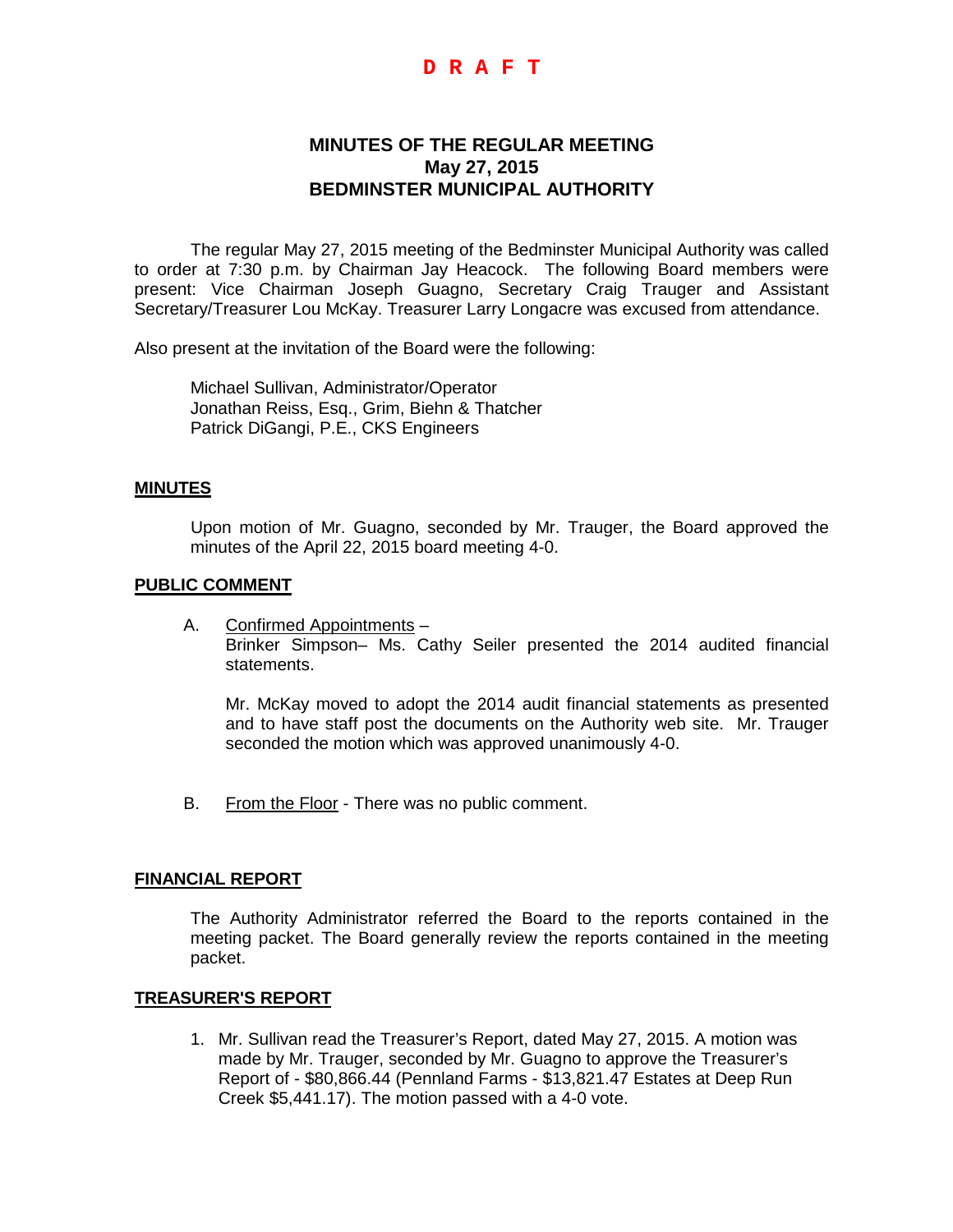2. A motion was made by Mr. Guagno, seconded by Mr. Trauger to approve the 112/212 release in the amount of \$6,550.00. The motion passed with a 4-0 vote.

## **SOLICITOR'S REPORT**

### **Authority Business**

Mr. Reiss referred the Board to his written report.

**Developments** – The Authority Solicitor briefly updated the Board on the Weis Market project and the two easement issues related to the project. Mr. Reiss is waiting on the signed agreements from both Weiss Market and THP properties. The Penndot permit application has been submitted to Penndot for review and approval.

### **ENGINEER'S REPORT**

#### **Authority Projects**

The Authority's Engineer generally reviewed the projects within the written engineering report.

**Wigton Circle –** The Authority Engineer performed a follow-up inspection of the Wigton Circle project, detailing some of the punch list items. A significant punch list item pertains to grading and restoration of the lawn areas. CKS notified the contractor and met with the contractor's landscaper to review the items. The contractor's landscaper completed some of the work. A follow-up inspection was done by CKS noting deficiencies in the restoration and grading work. CKS engineers notified the contractor of these deficiencies. The contractor submitted a request for final payment on the project. The engineer is recommending that the final payment be held until all the punch list items are complete.

David Brill Landscaping replaced the existing trees with ten (10) flowering cherry trees on Wigton Circle, as proposed at the April 22, 2015 meeting. The Authority will contact Mr. Brill to discuss watering of the trees.

**Kern Drive Sewer Replacement** Project – The sewer connection has been made and the contractor as have begun the installation of the sewer line. Expected completion date is June 24, 2015.

**Stonebridge Project** – Mr. DiGangi reviewed the cost estimate related to the remaining homes within the Stonebridge project. CKS Engineers estimate the total construction cost including, surveying and inspection, to be approximately \$2.7 million. Mr. DiGangi presented to the Board an estimated timeline for the completion of the entire project.

Mr. Sullivan discussed several financing options with the Board. Mr. Sullivan will provide updated numbers to the Board for their consideration after further consultation with Concord Financial.